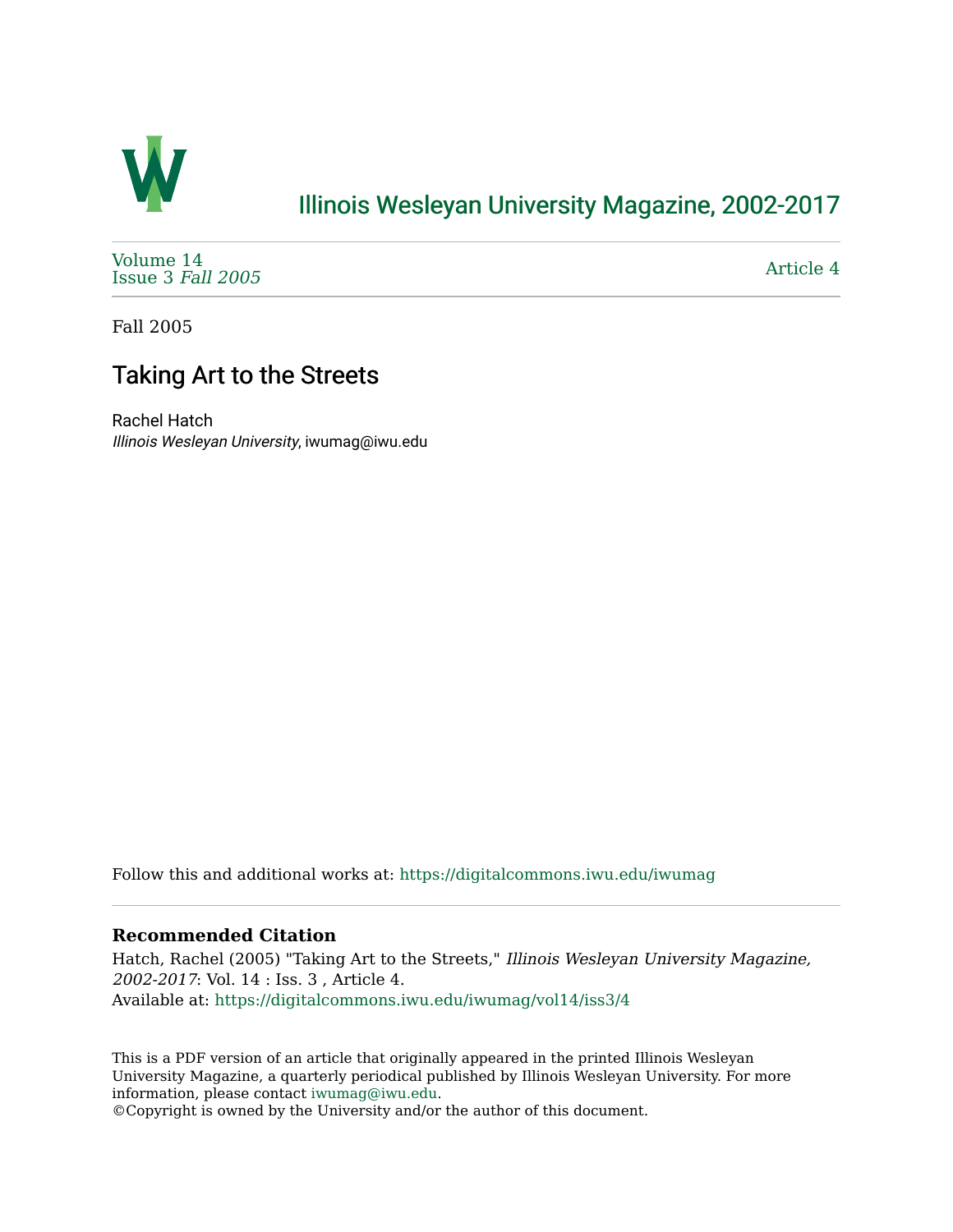## **Taking Art to the Streets**

### **For Marjorie Kouns '79, art is something that lives beyond the walls of a gallery.**

#### **Story by Rachel Hatch**

Several years ago, Marjorie Kouns '79 watched as a sunbeam crept out of her ground-floor, art-filled studio near New York City's Greenwich Village, where she has worked for years. "That shadow captured a moment," she says. "I envisioned it happening all over the city." Her vision led to a series of what she calls "Urban Sundials" — lines of color painted on New York City streets that outlined the shadows of some of her favorite buildings. Kouns didn't paint alone. She invited people from the buildings' neighborhoods, onlookers, and people passing by to help. "For a lot of the work I do, I would say having people engage in the process is essential to the art," she says.

This summer, Kouns took her love of outdoor art onto an even larger stage with a two-part project called "Well-Lit Chess Pieces" that adorns Washington Square Park until late September. In the four corners of the Greenwich Village park, she has placed 26 colorful, intricately designed shades over lampposts, as well as 11 large-scale chess pieces that stand behind the pondering chess players who regularly inhabit the park's southwest corner.



At an outdoor concert in July, oversized lampshades gave Washington Square Park the cozy ambience of a living room. (Photo by Anna Morris, ©2005, www.annashoots.com)

father.

The whimsical work, which was funded with several public art grants, fulfills Kouns' dream of providing an artistic experience for the masses who pass daily through the park. "People will see these as they go to work or take a walk and it will alter their daily pattern, what they are used to seeing everyday."

Finding a project to match the scale and spirit of the lively, nine-and-half acre park — bustling in the warmer months with jugglers, university students, street musicians, skateboarders and bench warmers — was a major challenge. "Washington Square Park is known throughout the world, so I wanted to create a multidimensional work that would reflect the game of life in a way everyone could understand."

Kouns' affection for green, public places dates back to her childhood in Melrose Park, Ill. Her father's status as parks and recreation director for several Chicago suburbs meant that she had a parade of outdoor activities to choose from each summer — all free of charge, she adds with a chuckle. "Well-Lit Chess Pieces" is, in part, dedicated to Kouns'

Another element of Kouns' public art — an affection for the playfully surreal — is evident in a story she recalls from her freshman year at Illinois Wesleyan when she decided to turn her residence hall into a light show. "I convinced 90 women in Ferguson to turn on and off their light switches in sequence," she says, laughing at the memory. "I had to use a starter gun — the kind from track races — to coordinate it so they would know when to switch."

Kouns credits Illinois Wesleyan for giving her the foundation to turn her passion for art into a flourishing career.

"IWU was the perfect incubator for me to grow as an artist. My teachers were more like mentors. They understood the art world because they were in it," she says, adding that many of her former University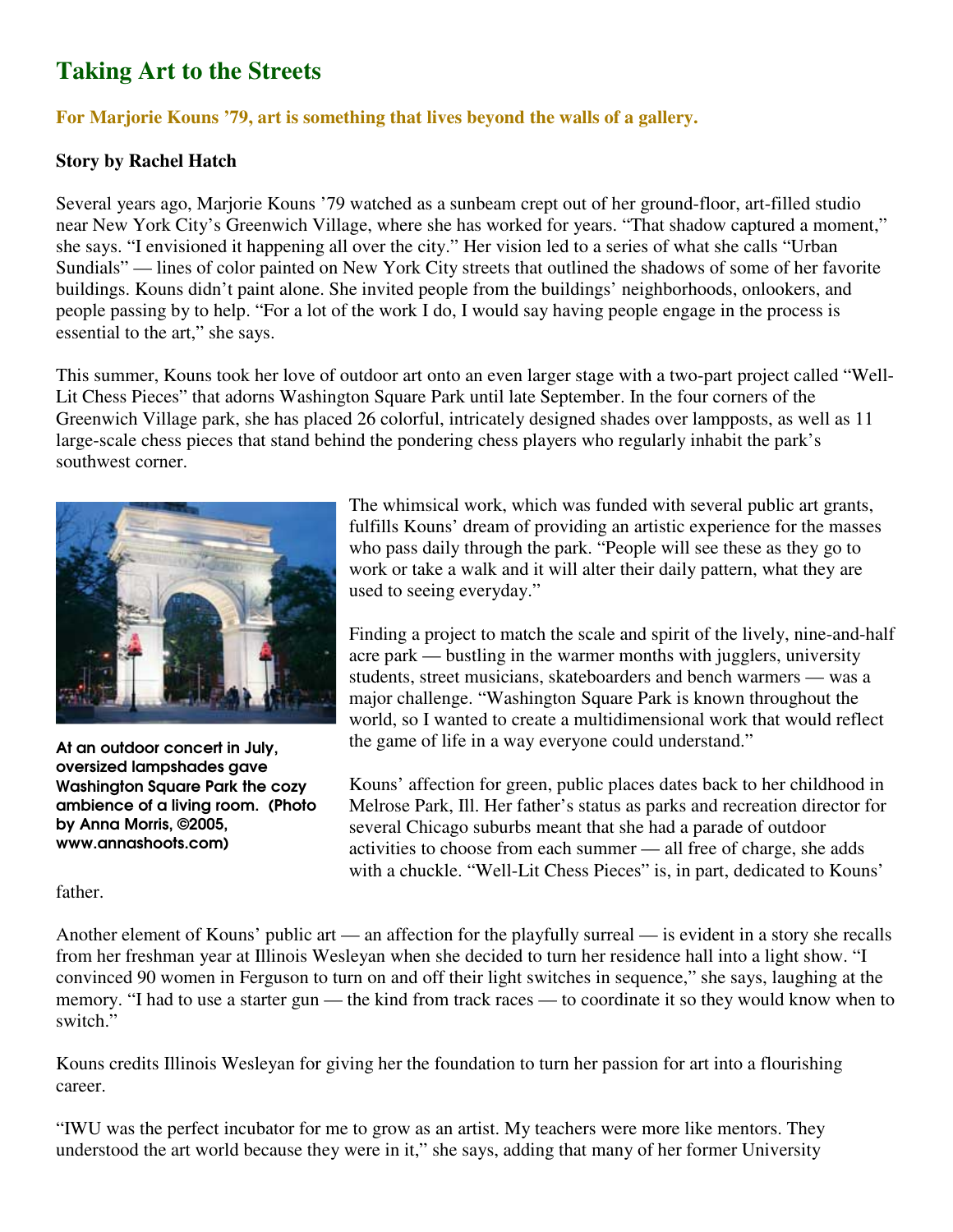professors — including Walter Thompson, Donna Page, and Ed McCullogh — supported her on the development of her Washington Square Park project. "They were like my cheerleaders," says Kouns.

An internship with a sculptor in Chicago during her junior year whetted her appetite for more real-world experiences. "I came back to Illinois Wesleyan and felt like the Road Runner in a turtle race," says Kouns. "I was spinning in alpha-artist mode to get everything done."

Her senior year, she trekked east to see if the New York City art world fit her style. With the help of Illinois Wesleyan faculty, she landed a spot in a show at the Lincoln Center. "I knew then I was ready to jump off the springboard into the rest of my life," says Kouns.

While based in New York City, she has often felt the desire to broaden her artist's palette through travel. In 1985, she decided to move to Paris for a year after seeing an ad in the Village Voice for a 12th-century villa for rent. "Paris was a vibrant scene," she says. "It's amazing to immerse yourself in a culture and learn about it. It reflects in your art." During her stay, she even outlined a Paris church, a prelude to her "Urban Sundials" work to come.

When she returned to New York, she renewed her interest in interactive art with work such as the continuing "Body as Canvas," a provocative blend of dance, music, and art in which Kouns paints the bodies of participants as they move. "I love to use dancers," she says. "I paint and they perform for a captive audience. It's very visual."

Another continuing work, "Made by Hand," has traveled worldwide, including Beijing, where Kouns was artist-inresidency at the United Nations Fourth World Conference on Women in 1995. A collection of handprints from women, the display was intended as a means of crossing language and cultural barriers. "Hands have had a universal symbolism since the beginning of time" she says. During the Beijing conference, Kouns invited women to take part in the installation by drawing their hands, signing their names and countries of origins, and hanging them with the hundreds of others she had collected. Wherever the display travels, an area is set aside for people who want to add their own handprints to the installation. Kouns enjoys observing the participants as they hunch over the worktables, "almost like children."

No matter where she travels, it is New York's Greenwich Village that she considers home — and her desire to decorate Washington Square Park reflects her fondness for that home. But the magnitude of her latest project also expresses a new scale of artistic ambition. "You really have to have a filmmaker's mentality" to match that ambition, Kouns says. "You might think you can do it in a year, but then it takes five."



Kouns explores interactive art with her continuing "Body as Canvas" project in which she colorfully paints participants as they move to music. Above, dancer Marisa Maffia exhibits Kouns' artistry in motion at New York City's China Club. (Photo by Anna Morris, ©2005, www.annashoots.com)

As she learned in her earlier work on "Urban Sundials," public art

requires well-documented authorization through a host of bureaucratic entities, from the sanitation department to the community board. Seeking funding can require even more time and effort.

"How do you build a project like this? One meeting at a time," says Kouns.